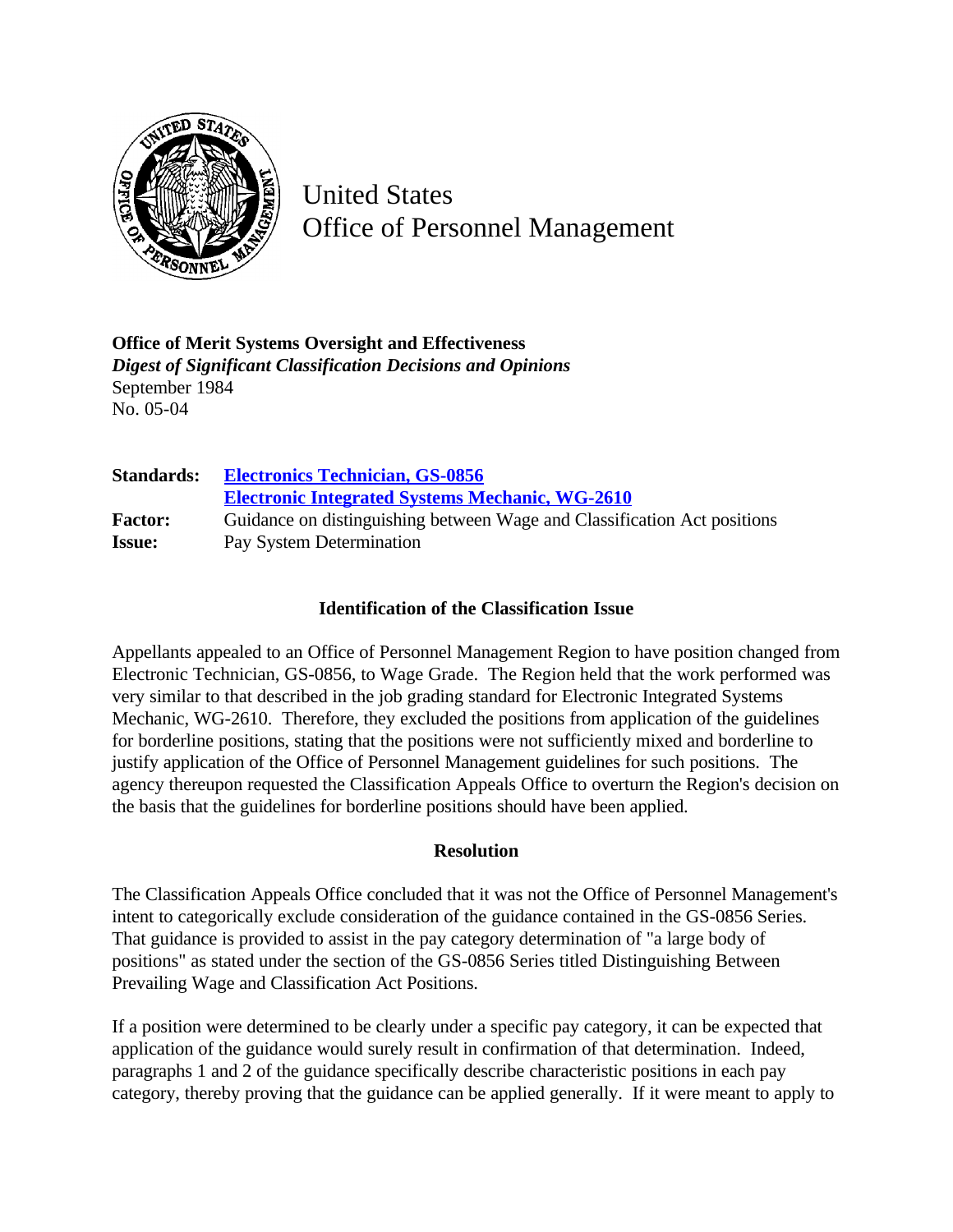only a limited number of cases precisely at the borderline, there would be no need for paragraphs 1 and 2, which characterize positions clearly in each category.

The Electronics Technician Series states that "many of the positions contain mixed functions, some of which are trade or craft in nature, and others which are properly under the Classification Act. There is no sharp line of distinction among such positions but rather a spectrum which ranges from positions which are clearly Wage Board [now Wage Grade] to positions which are clearly under the Classification Act. A large body of positions falls between these extremes with varying combinations of characteristics of both." In short, positions which are clearly in one pay category or the other are described as to the *extremes*, while a large body fall somewhere between. Therefore, the application of the guidance provided is not narrowly restrictive, but is rather generally useful in reaching a decision.

Under the section titled Coverage of the Series in the Electronics Technician Series, one of the bases for its identification as a separate series is "the special problems resulting from the marked overlap of positions in this occupation under the Classification Act and similar trades positions." Again, the Office of Personnel Management has emphasized the recognition of the mixed General Schedule and Wage Grade nature of most positions in this occupation. Furthermore, under the section titled Distinguishing Between Prevailing Wage and Classification Act Positions, the Office of Personnel Management recognizes that even "many electronics technician positions which are unequivocally under the Classification Act (e.g., whose primary purpose is to perform subprofessional engineering work in designing, developing, and evaluating new units of electronic equipment) have, as a secondary requirement, well-developed craft-type skills in the use of hand and power tools and in wiring, construction, and assembly of components. In some positions, these trade skills are fully comparable to those of the shop mechanic. Moreover, one of the sources of recruitment to fill such technician positions is from among Wage Grade mechanics. Yet the paramount requirement is to perform subprofessional work on electronic equipment, such as design, experimental development, and evaluation." This bears reiteration. Even many "unequivocally" General Schedule Technician positions require mechanical skills, sometimes the equal of the shop mechanic. From all of the foregoing references, it is clear that mixed General Schedule and Wage Grade duties are not uncommon.

In this particular case, maintenance of equipment could not reasonably be used to exclude consideration of the positions under the General Schedule. The GS-0856 standard specifically includes maintenance as one of the functional operations performed by electronic technicians. The standard states that "career patterns and management intent should be carefully considered." The guidance states, "Although the performance of preventive and corrective equipment maintenance per SE is normally a Wage Grade function, in some positions such maintenance is an integral part of the testing, analysis, alignment and performance evaluation of complex electronic systems." In borderline cases it permits consideration of "whether the environment, career ladder, etc., are shop oriented" in reaching a determination. This point is reinforced in the Introduction to Electronic Equipment Installation and Maintenance Family, 2600, which states that "the nature of the organization (R&D [research and development], maintenance depot, etc.) may give some